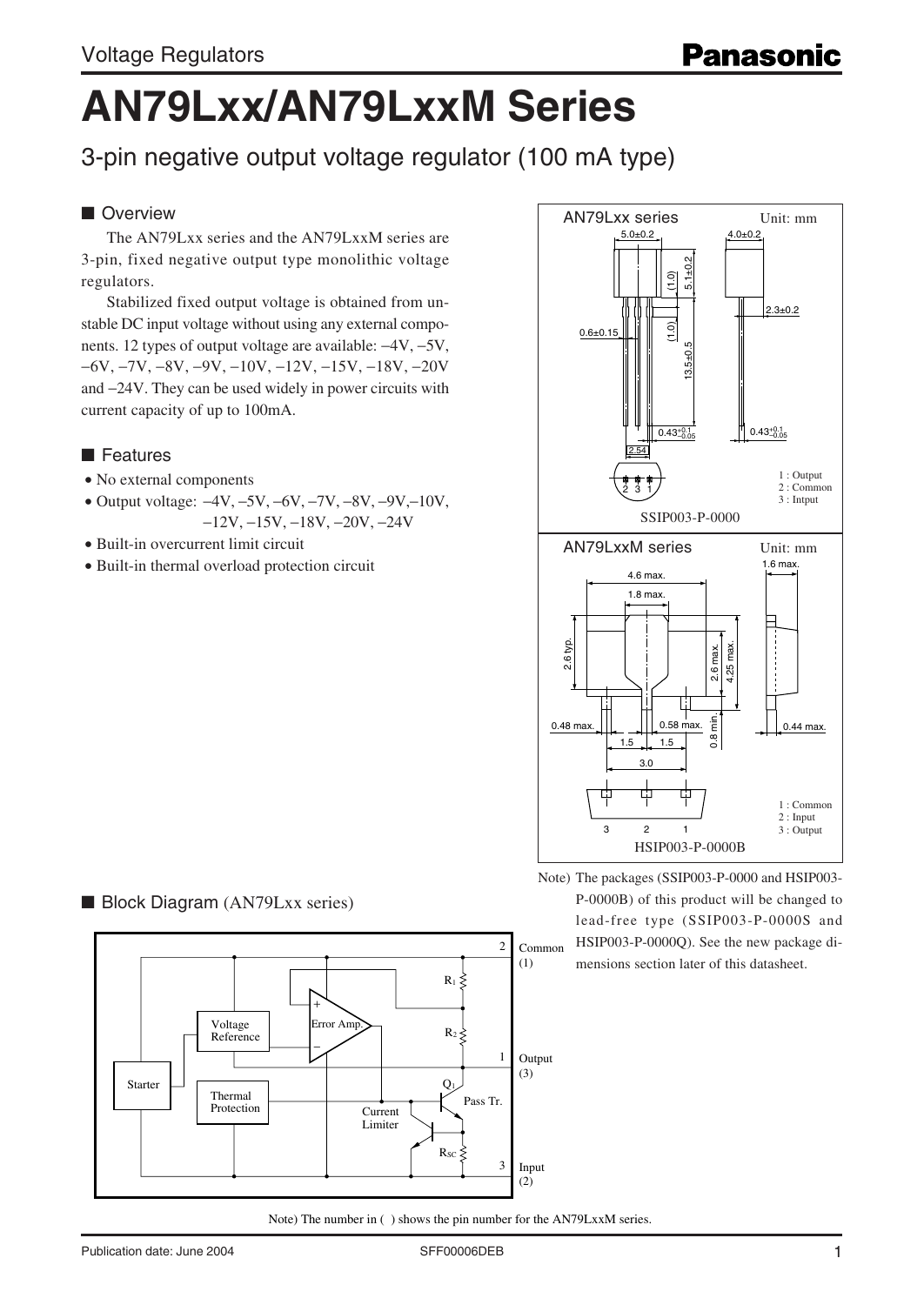# **■ Absolute Maximum Ratings at T<sub>a</sub> = 25°C**

| Parameter                     |                 | Symbol           | Rating          | Unit        |  |
|-------------------------------|-----------------|------------------|-----------------|-------------|--|
| Input voltage                 |                 |                  | $-35*1$         |             |  |
|                               |                 | $V_{I}$          | $-40*2$         |             |  |
| Power dissipation             |                 | $P_{D}$          | $650*3$         | mW          |  |
| Operating ambient temperature |                 | $T_{\text{opr}}$ | $-20$ to $+80$  | $^{\circ}C$ |  |
|                               | AN79Lxx series  |                  | $-55$ to $+150$ |             |  |
| Storage temperature           | AN79LxxM series | $T_{\text{stg}}$ | $-55$ to $+125$ | $^{\circ}C$ |  |

\*1 AN79L04, AN79L05/M, AN79L06, AN79L07/M, AN79L08/M, AN79L09/M, AN79L10/M, AN79L12/M, AN79L15/M, AN79L18

\*2 AN79L20, AN79L24

\*3 Follow the derating curve. When  $T_j$  exceeds 150°C, the internal circuit cuts off the output. AN79LxxM series is mounted on a standard board (glass epoxy:  $20 \text{mm} \times 20 \text{mm} \times 11.7 \text{mm}$  with Cu foil of  $1 \text{cm}^2$  or more).

# **Electrical Characteristics at T<sub>a</sub> = 25°C**

• AN79L04 (−4V type)

| Parameter                               | Symbol                       | Conditions                                                     | Min     | Typ    | Max     | Unit                |
|-----------------------------------------|------------------------------|----------------------------------------------------------------|---------|--------|---------|---------------------|
| Output voltage                          | $V_{O}$                      | $T_i = 25$ °C                                                  | $-3.84$ | $-4$   | $-4.16$ | V                   |
| Output voltage tolerance                | $V_{O}$                      | $V_1 = -7$ to $-19V$ , $I_0 = 1$ to $70mA$                     | $-3.8$  |        | $-4.2$  | V                   |
| Line regulation                         | $REG_{IN}$                   | $V_1 = -6$ to $-20V$ , $T_i = 25^{\circ}C$                     |         |        | 80      | mV                  |
|                                         |                              | $V_1 = -7$ to $-17V$ , $T_i = 25^{\circ}C$                     |         |        | 40      | mV                  |
| Load regulation                         | REG <sub>L</sub>             | $I_0 = 1$ to 100mA, $T_i = 25$ °C                              |         | 10     | 60      | mV                  |
|                                         |                              | $I_0 = 1$ to 40mA, $T_i = 25$ °C                               |         | 4.5    | 30      | mV                  |
| Bias current                            | $I_{Bias}$                   | $T_i = 25^{\circ}C$                                            |         | 3      | 5       | mA                  |
| Bias current fluctuation to input       | $\Delta I_{\text{Bias(IN)}}$ | $V_1 = -7$ to $-19V$ , $T_i = 25^{\circ}C$                     |         |        | 0.5     | mA                  |
| Bias current fluctuation to load        | $\Delta I_{Bias(L)}$         | $I_0 = 1$ to 40mA, $T_i = 25$ °C                               |         |        | 0.1     | mA                  |
| Output noise voltage                    | $V_{no}$                     | $f = 10$ Hz to 100kHz, $T_a = 25$ °C                           |         | 38     |         | $\mu$ V             |
| Ripple rejection ratio                  | RR                           | $V_1 = -7$ to $-17V$ , $f = 120$ Hz, $T_a = 25$ <sup>o</sup> C | 55      |        |         | dB                  |
| Minimum input/output voltage difference | $V_{\text{DIF}(min)}$        | $T_i = 25^{\circ}C$                                            |         | 0.8    |         | V                   |
| Output short-circuit current            | $I_{O(Short)}$               | $V_1 = -35V$ , $T_i = 25^{\circ}C$                             |         | 200    |         | mA                  |
| Output voltage temperature coefficient  | $\Delta V_0/T_a$             | $I_0 = 5mA$                                                    |         | $-0.4$ |         | $mV$ <sup>o</sup> C |

Note 1) The specified condition  $T_i = 25^\circ$ C means that the test should be carried out within so short a test time (within 10ms) that the characteristic value drift due to the chip junction temperature rise can be ignored.

Note 2) Unless otherwise specified,  $V_1 = -9V$ ,  $I_0 = 40 \text{mA}$ ,  $C_1 = 2 \mu \text{F}$ ,  $C_0 = 1 \mu \text{F}$ ,  $T_1 = 0$  to 125°C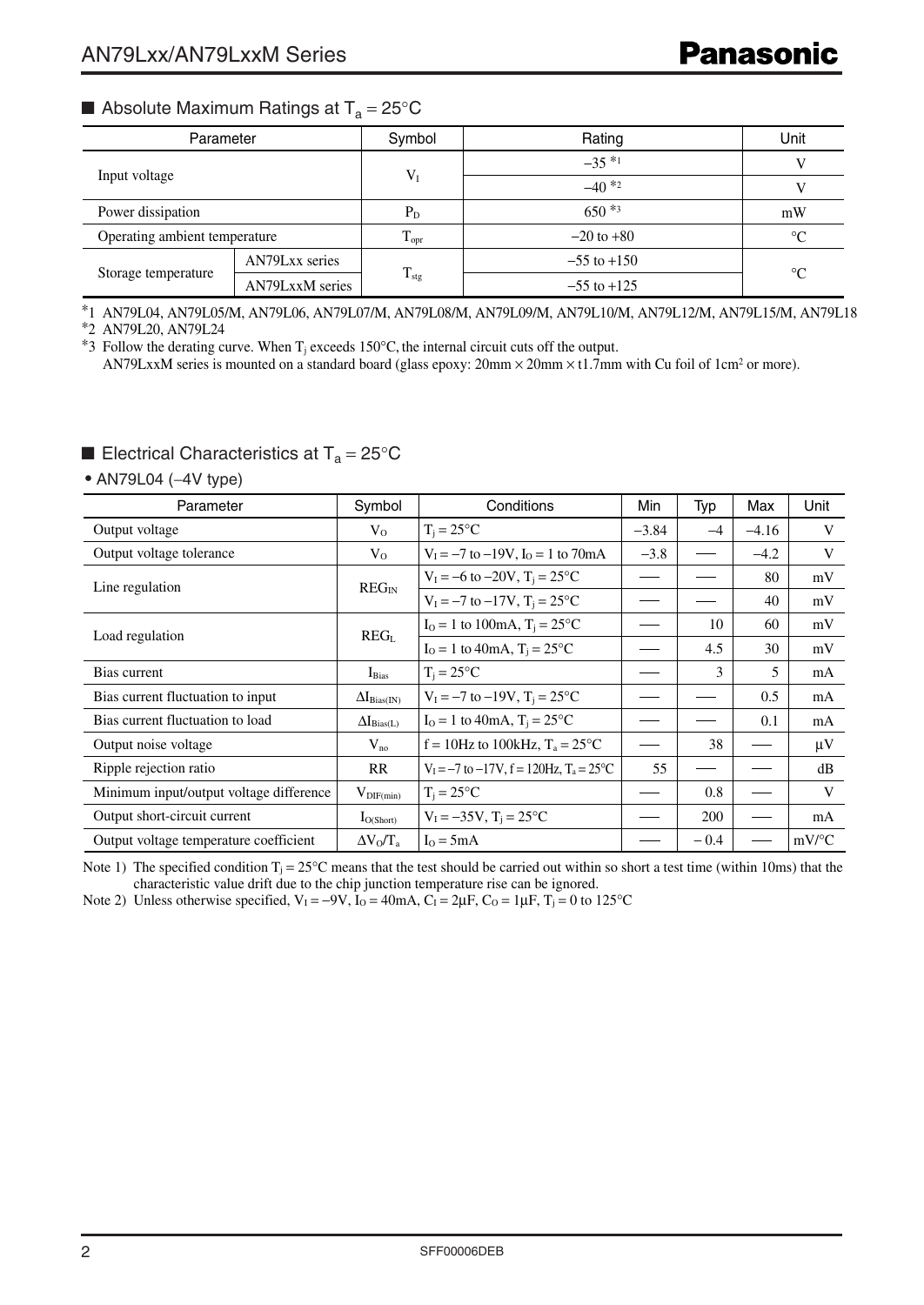• AN79L05, AN79L05M (−5V type)

| Parameter                               | Symbol                | Conditions                                                     | Min     | Typ           | Max     | Unit                |
|-----------------------------------------|-----------------------|----------------------------------------------------------------|---------|---------------|---------|---------------------|
| Output voltage                          | $V_{O}$               | $T_i = 25^{\circ}C$                                            | $-4.8$  | $-5$          | $-5.2$  | V                   |
| Output voltage tolerance                | $V_{O}$               | $V_I = -8$ to $-20V$ , $I_O = 1$ to 70mA                       | $-4.75$ |               | $-5.25$ | V                   |
|                                         | $REG_{IN}$            | $V_1 = -7$ to $-21V$ , $T_i = 25^{\circ}C$                     |         |               | 100     | mV                  |
| Line regulation                         |                       | $V_1 = -8$ to $-18V$ , $T_i = 25^{\circ}C$                     |         |               | 50      | mV                  |
|                                         | REG <sub>L</sub>      | $I_0 = 1$ to 100mA, $T_i = 25$ °C                              |         | 11            | 60      | mV                  |
| Load regulation                         |                       | $I_0 = 1$ to 40mA, $T_i = 25$ °C                               |         | 5             | 30      | mV                  |
| Bias current                            | $I_{Bias}$            | $T_i = 25^{\circ}C$                                            |         | $\mathcal{E}$ | 5       | mA                  |
| Bias current fluctuation to input       | $\Delta I_{Bias(IN)}$ | $V_1 = -8$ to $-20V$ , $T_i = 25^{\circ}C$                     |         |               | 0.5     | mA                  |
| Bias current fluctuation to load        | $\Delta I_{Bias(L)}$  | $I_0 = 1$ to 40mA, $T_i = 25$ °C                               |         |               | 0.1     | mA                  |
| Output noise voltage                    | $V_{no}$              | $f = 10$ Hz to 100kHz, $T_a = 25$ °C                           |         | 40            |         | $\mu$ V             |
| Ripple rejection ratio                  | <b>RR</b>             | $V_1 = -8$ to $-18V$ , $f = 120$ Hz, $T_a = 25$ <sup>o</sup> C | 55      |               |         | dB                  |
| Minimum input/output voltage difference | $V_{\text{DIF}(min)}$ | $T_i = 25^{\circ}C$                                            |         | 0.8           |         | V                   |
| Output short-circuit current            | $I_{O(Short)}$        | $V_1 = -35V$ , $T_i = 25^{\circ}C$                             |         | 200           |         | mA                  |
| Output voltage temperature coefficient  | $\Delta V_0/T_a$      | $I_0 = 5mA$                                                    |         | $-0.4$        |         | $mV$ <sup>o</sup> C |

Note 1) The specified condition  $T_i = 25^{\circ}\text{C}$  means that the test should be carried out within so short a test time (within 10ms) that the characteristic value drift due to the chip junction temperature rise can be ignored.

Note 2) Unless otherwise specified,  $V_1 = -10V$ ,  $I_0 = 40$  mA,  $C_1 = 2\mu$ F,  $C_0 = 1\mu$ F,  $T_1 = 0$  to 125°C (AN79L05) and  $T_1 = 0$  to 100°C (AN79L05M)

• AN79L06 (−6V type)

| Parameter                               | Symbol                       | Conditions                                               | Min     | Typ    | Max     | Unit                |
|-----------------------------------------|------------------------------|----------------------------------------------------------|---------|--------|---------|---------------------|
| Output voltage                          | $V_{O}$                      | $T_i = 25$ °C                                            | $-5.76$ | $-6$   | $-6.24$ | V                   |
| Output voltage tolerance                | $V_{O}$                      | $V_1 = -9$ to $-21V$ , $I_0 = 1$ to 70mA                 | $-5.7$  |        | $-6.3$  | V                   |
| Line regulation                         | $REG_{IN}$                   | $V_1 = -8$ to $-22V$ , $T_i = 25^{\circ}C$               |         |        | 120     | mV                  |
|                                         |                              | $V_1 = -9$ to $-19V$ , $T_1 = 25^{\circ}C$               |         |        | 60      | mV                  |
|                                         |                              | $I_0 = 1$ to 100mA, $T_i = 25$ °C                        |         | 12     | 60      | mV                  |
| Load regulation                         | REG <sub>L</sub>             | $I_0 = 1$ to 40mA, $T_i = 25$ °C                         |         | 5.5    | 30      | mV                  |
| Bias current                            | $I_{Bias}$                   | $T_i = 25^{\circ}C$                                      |         | 3      | 5       | mA                  |
| Bias current fluctuation to input       | $\Delta I_{\text{Bias(IN)}}$ | $V_1 = -9$ to $-21V$ , $T_i = 25^{\circ}C$               |         |        | 0.5     | mA                  |
| Bias current fluctuation to load        | $\Delta I_{\text{Bias}(L)}$  | $I_0 = 1$ to 40mA, $T_i = 25$ °C                         |         |        | 0.1     | mA                  |
| Output noise voltage                    | $V_{no}$                     | $f = 10$ Hz to 100kHz, $T_a = 25$ °C                     |         | 44     |         | $\mu$ V             |
| Ripple rejection ratio                  | RR                           | $V_1 = -9$ to $-19V$ , $f = 120Hz$ , $T_a = 25^{\circ}C$ | 55      |        |         | dB                  |
| Minimum input/output voltage difference | $V_{\text{DIF}(min)}$        | $T_i = 25^{\circ}C$                                      |         | 0.8    |         | V                   |
| Output short-circuit current            | $I_{O(Short)}$               | $V_1 = -35V$ , $T_i = 25^{\circ}C$                       |         | 200    |         | mA                  |
| Output voltage temperature coefficient  | $\Delta V_0/T_a$             | $I_0 = 5mA$                                              |         | $-0.4$ |         | $mV$ <sup>o</sup> C |

Note 1) The specified condition  $T_i = 25^\circ$ C means that the test should be carried out within so short a test time (within 10ms) that the characteristic value drift due to the chip junction temperature rise can be ignored.

Note 2) Unless otherwise specified,  $V_1 = -11V$ ,  $\dot{I}_0 = 40 \text{mA}$ ,  $\dot{C}_1 = 2\mu\text{F}$ ,  $C_0 = 1\mu\text{F}$ ,  $\dot{T}_j = 0$  to 125°C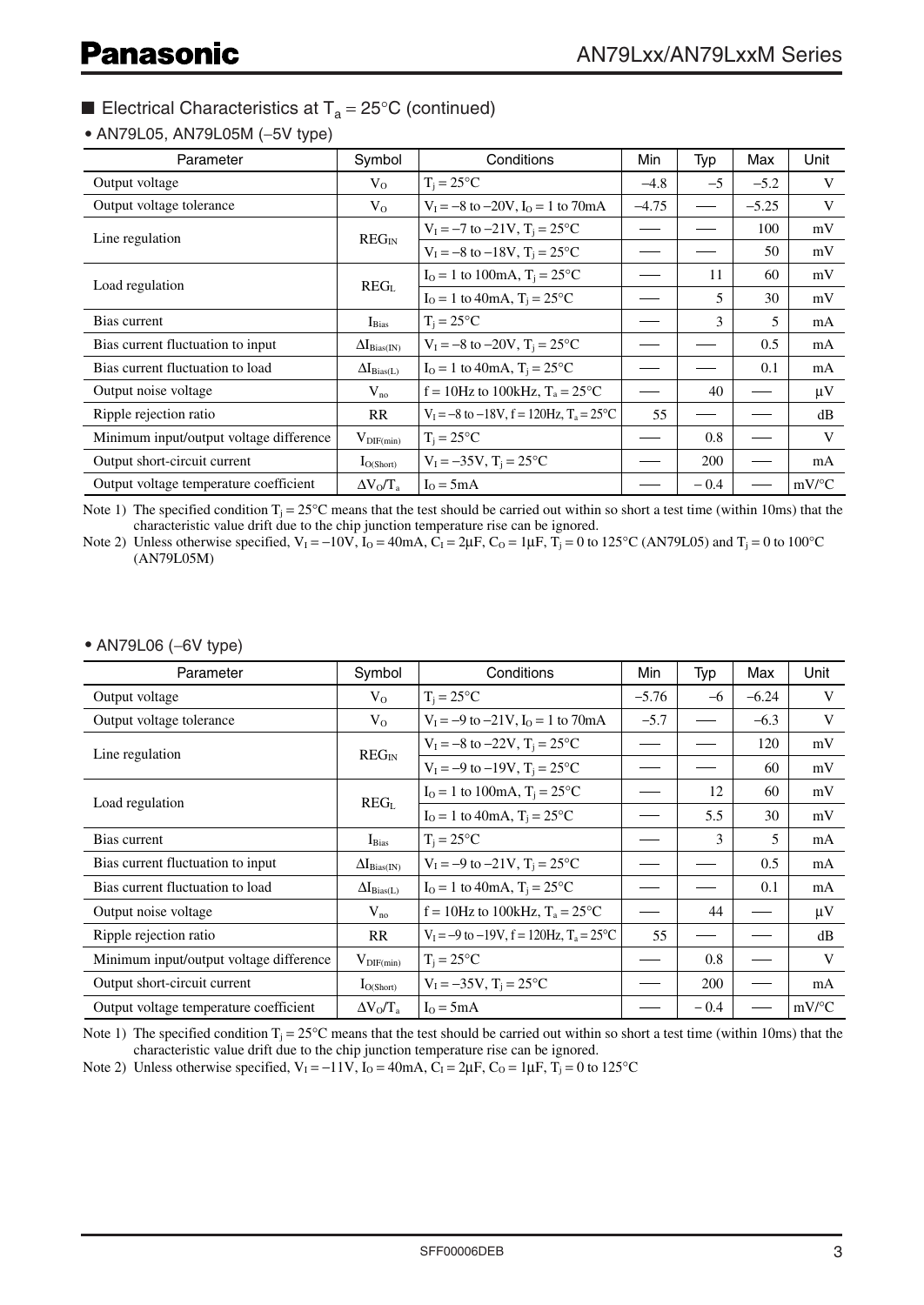#### • AN79L07, AN79L07M (−7V type)

| Parameter                               | Symbol                | Conditions                                                      | Min     | Typ    | Max     | Unit                |
|-----------------------------------------|-----------------------|-----------------------------------------------------------------|---------|--------|---------|---------------------|
| Output voltage                          | $V_{O}$               | $T_i = 25^{\circ}C$                                             | $-6.72$ | $-7$   | $-7.28$ | V                   |
| Output voltage tolerance                | $V_{O}$               | $V_I = -10$ to $-22V$ , $I_O = 1$ to 70mA                       | $-6.65$ |        | $-7.35$ | V                   |
| Line regulation                         | $REG_{IN}$            | $V_1 = -9$ to $-23V$ , $T_i = 25^{\circ}C$                      |         |        | 140     | mV                  |
|                                         |                       | $V_1 = -10$ to $-20V$ , $T_i = 25^{\circ}C$                     |         |        | 70      | mV                  |
| Load regulation                         |                       | $I_0 = 1$ to 100mA, $T_i = 25^{\circ}C$                         |         | 13     | 70      | mV                  |
|                                         | REG <sub>L</sub>      | $I_0 = 1$ to 40mA, $T_i = 25^{\circ}C$                          |         | 6      | 40      | mV                  |
| Bias current                            | $I_{Bias}$            | $T_i = 25^{\circ}C$                                             |         | 3      | 5       | mA                  |
| Bias current fluctuation to input       | $\Delta I_{Bias(IN)}$ | $V_1 = -10$ to $-22V$ , $T_i = 25^{\circ}C$                     |         |        | 0.5     | mA                  |
| Bias current fluctuation to load        | $\Delta I_{Bias(L)}$  | $I_0 = 1$ to 40mA, $T_i = 25$ °C                                |         |        | 0.1     | mA                  |
| Output noise voltage                    | $V_{no}$              | $f = 10$ Hz to 100kHz, $T_a = 25$ °C                            |         | 48     |         | $\mu$ V             |
| Ripple rejection ratio                  | <b>RR</b>             | $V_1 = -10$ to $-20V$ , $f = 120$ Hz, $T_a = 25$ <sup>o</sup> C | 54      |        |         | dB                  |
| Minimum input/output voltage difference | $V_{\text{DIF}(min)}$ | $T_i = 25^{\circ}C$                                             |         | 0.8    |         | V                   |
| Output short-circuit current            | $I_{O(Short)}$        | $V_1 = -35V$ , $T_i = 25^{\circ}C$                              |         | 200    |         | mA                  |
| Output voltage temperature coefficient  | $\Delta V_0/T_a$      | $I_0 = 5mA$                                                     |         | $-0.5$ |         | $mV$ <sup>o</sup> C |

Note 1) The specified condition  $T_j = 25^\circ$ C means that the test should be carried out within so short a test time (within 10ms) that the characteristic value drift due to the chip junction temperature rise can be ignored.

Note 2) Unless otherwise specified,  $V_1 = -12V$ ,  $I_0 = 40mA$ ,  $C_1 = 2\mu$ F,  $C_0 = 1\mu$ F,  $T_1 = 0$  to 125°C (AN79L07) and  $T_1 = 0$  to 100°C (AN79L07M)

#### $V_0$   $T_i = 25^{\circ}C$   $-7.68$   $-8$   $-8.32$  V  $V_0$   $|V_1 = -11$  to  $-23V$ ,  $I_0 = 1$  to  $70$ mA  $| -7.6 | -8.4 |$  V  $REG_{IN}$  $V_1 = -10$  to  $-24V$ ,  $T_1 = 25$ °C  $\qquad$   $\qquad$   $\qquad$   $\qquad$   $\qquad$   $\qquad$   $\qquad$   $\qquad$   $\qquad$   $\qquad$   $\qquad$   $\qquad$   $\qquad$   $\qquad$   $\qquad$   $\qquad$   $\qquad$   $\qquad$   $\qquad$   $\qquad$   $\qquad$   $\qquad$   $\qquad$   $\qquad$   $\qquad$   $\qquad$   $\qquad$   $\qquad$   $\qquad$   $\qquad$   $\qquad$   $\$ mV REG<sub>L</sub>  $I_0 = 1$  to 100mA,  $T_i = 25^{\circ}\text{C}$   $\rightarrow$  15  $\mid$  80  $\mid$  mV  $I_0 = 1$  to 40mA,  $T_i = 25^{\circ}\text{C}$   $\rightarrow$   $\rightarrow$   $\rightarrow$   $\rightarrow$   $\rightarrow$   $\rightarrow$  40  $\rightarrow$  mV  $V_1 = -11$  to  $-21V$ ,  $T_1 = 25$ °C IBias Tj = 25°C mA  $\Delta I_{\text{Bias}(\text{IN})}$   $|V_1 = -11 \text{ to } -23V, T_1 = 25^{\circ}\text{C}$   $| \text{ } \rightarrow \text{ } | \text{ } \rightarrow \text{ } | \text{ } \rightarrow \text{ } 0.5$  mA  $\Delta I_{\text{Bias}(L)}$  |  $I_0 = 1$  to 40mA,  $T_i = 25^{\circ}\text{C}$  |  $\longrightarrow$  |  $\longrightarrow$  | 0.1 | mA µV Vno dB  $f = 10$ Hz to 100kHz,  $T_a = 25$ °C RR  $|V_1 = -11$  to  $-21V$ ,  $f = 120Hz$ ,  $T_a = 25^{\circ}C$  $V_{\text{DIF(min)}}$   $T_j = 25^{\circ}C$   $\qquad \qquad \qquad$   $\qquad \qquad$   $\qquad \qquad$   $\qquad \qquad$   $\qquad \qquad$   $\qquad \qquad$   $\qquad \qquad$   $\qquad \qquad$   $\qquad \qquad$   $\qquad \qquad$   $\qquad \qquad$   $\qquad \qquad$   $\qquad \qquad$   $\qquad \qquad$   $\qquad \qquad$   $\qquad \qquad$   $\qquad \qquad$   $\qquad \qquad$   $\qquad \qquad$   $\qquad \qquad$   $\qquad \qquad$   $\q$  $I_{O(Sbot)}$   $|V_1 = -35V, T_j = 25^{\circ}C$   $| -1200 | -1200 |$  mA mV/°C  $\Delta V_0/T_a$  | I<sub>O</sub> = 5mA, T<sub>i</sub> = 0 to 125<sup>o</sup>C −8 −8.32 160 15 3 52 0.5 0.1 80 −8.4 80 40 5 54 −7.68 −7.6 0.8 200 − 0.6 7 Parameter | Symbol | Conditions | Min | Typ | Max Output voltage Output voltage tolerance Line regulation Load regulation Bias current Bias current fluctuation to input Bias current fluctuation to load Output noise voltage Ripple rejection ratio Minimum input/output voltage difference Output short-circuit current Output voltage temperature coefficient Unit

#### • AN79L08, AN79L08M (−8V type)

Note 1) The specified condition  $T_i = 25^\circ$ C means that the test should be carried out within so short a test time (within 10ms) that the characteristic value drift due to the chip junction temperature rise can be ignored.

Note 2) Unless otherwise specified,  $V_1 = -14V$ ,  $I_0 = 40mA$ ,  $C_1 = 2\mu$ F,  $C_0 = 1\mu$ F,  $T_1 = 0$  to  $125^{\circ}$ C (AN79L08) and  $T_1 = 0$  to  $100^{\circ}$ C (AN79L08M)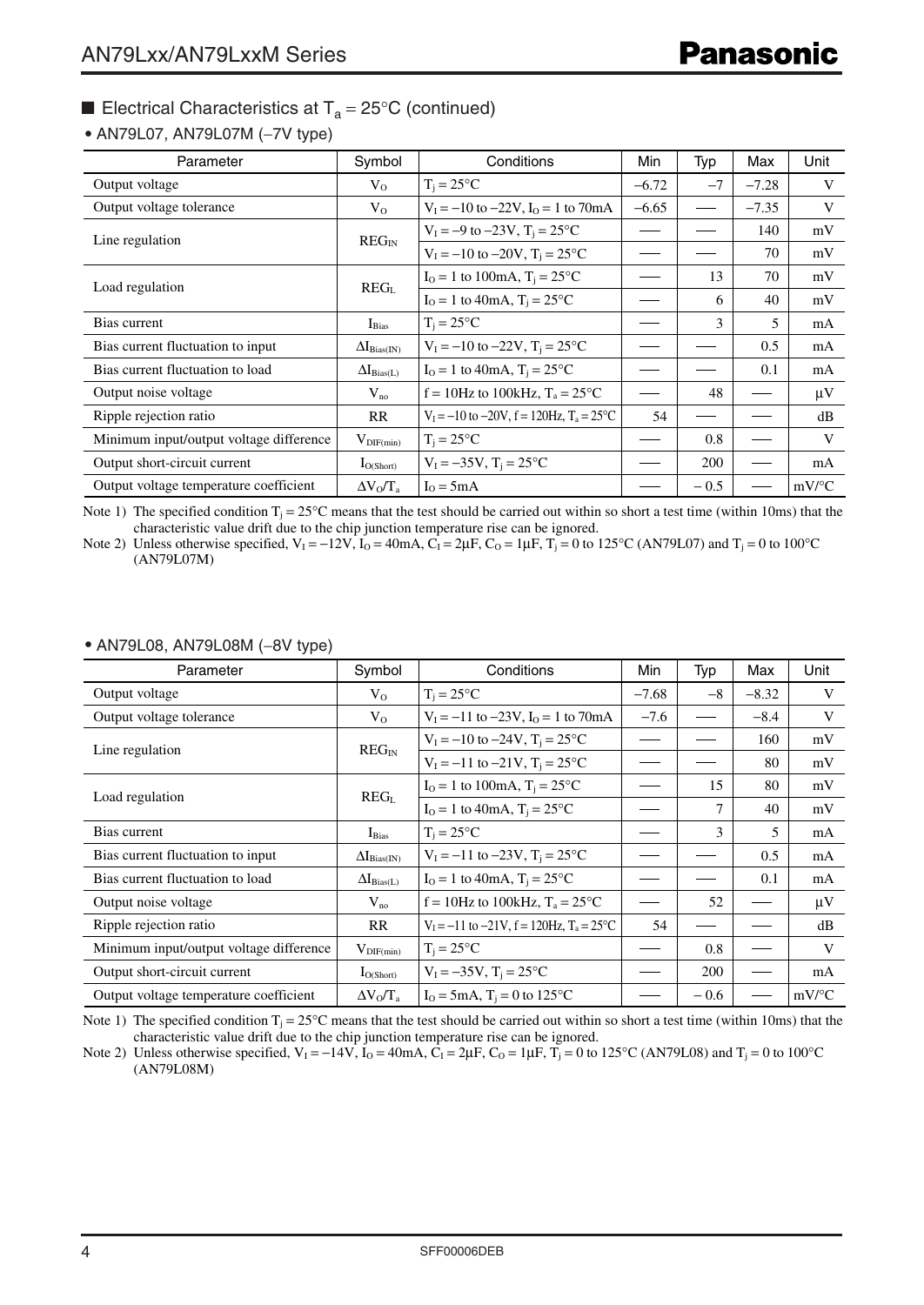• AN79L09, AN79L09M (−9V type)

| Parameter                               | Symbol                | Conditions                                                      | Min     | Typ    | Max     | Unit                |
|-----------------------------------------|-----------------------|-----------------------------------------------------------------|---------|--------|---------|---------------------|
| Output voltage                          | $V_{O}$               | $T_i = 25^{\circ}C$                                             | $-8.64$ | $-9$   | $-9.36$ | V                   |
| Output voltage tolerance                | $V_{O}$               | $V_I = -12$ to $-24V$ , $I_O = 1$ to 70mA                       | $-8.55$ |        | $-9.45$ | V                   |
|                                         | $REG_{IN}$            | $V_1 = -11$ to $-25V$ , $T_i = 25^{\circ}C$                     |         |        | 160     | mV                  |
| Line regulation                         |                       | $V_1 = -12$ to $-22V$ , $T_i = 25^{\circ}C$                     |         |        | 80      | mV                  |
|                                         |                       | $I_0 = 1$ to 100mA, $T_i = 25$ °C                               |         | 16     | 90      | mV                  |
| Load regulation                         | REG <sub>L</sub>      | $I_0 = 1$ to 40mA, $T_i = 25$ °C                                |         | 8      | 50      | mV                  |
| Bias current                            | $I_{Bias}$            | $T_i = 25^{\circ}C$                                             |         | 3      | 5.      | mA                  |
| Bias current fluctuation to input       | $\Delta I_{Bias(IN)}$ | $V_1 = -12$ to $-24V$ , $T_i = 25^{\circ}C$                     |         |        | 0.5     | mA                  |
| Bias current fluctuation to load        | $\Delta I_{Bias(L)}$  | $I_0 = 1$ to 40mA, $T_i = 25$ °C                                |         |        | 0.1     | mA                  |
| Output noise voltage                    | $V_{no}$              | $f = 10$ Hz to 100kHz, $T_a = 25$ °C                            |         | 58     |         | $\mu$ V             |
| Ripple rejection ratio                  | RR                    | $V_1 = -12$ to $-22V$ , $f = 120$ Hz, $T_a = 25$ <sup>o</sup> C | 53      |        |         | dB                  |
| Minimum input/output voltage difference | $V_{\text{DIF}(min)}$ | $T_i = 25^{\circ}C$                                             |         | 0.8    |         | V                   |
| Output short-circuit current            | $I_{O(Short)}$        | $V_I = -35V$ , $T_i = 25^{\circ}C$                              |         | 200    |         | mA                  |
| Output voltage temperature coefficient  | $\Delta V_0/T_a$      | $I_0 = 5mA$ , $T_i = 0$ to 125 °C                               |         | $-0.6$ |         | $mV$ <sup>o</sup> C |

Note 1) The specified condition  $T_i = 25^\circ$ C means that the test should be carried out within so short a test time (within 10ms) that the characteristic value drift due to the chip junction temperature rise can be ignored.

Note 2) Unless otherwise specified,  $V_1 = -15V$ ,  $\dot{I}_0 = 40$  mA,  $\dot{C}_1 = 2\mu$ F,  $C_0 = 1\mu$ F,  $T_i = 0$  to 125°C (AN79L09) and  $T_i = 0$  to 100°C (AN79L09M)

| Parameter                               | Symbol                | Conditions                                                      | Min    | Typ    | Max     | Unit                |
|-----------------------------------------|-----------------------|-----------------------------------------------------------------|--------|--------|---------|---------------------|
| Output voltage                          | $V_{O}$               | $T_i = 25^{\circ}C$                                             | $-9.6$ | $-10$  | $-10.4$ | V                   |
| Output voltage tolerance                | $V_{O}$               | $V_I = -13$ to $-25V$ , $I_O = 1$ to 70mA                       | $-9.5$ |        | $-10.5$ | V                   |
| Line regulation                         | $REG_{IN}$            | $V_1 = -12$ to $-26V$ , $T_1 = 25^{\circ}C$                     |        |        | 160     | mV                  |
|                                         |                       | $V_1 = -13$ to $-23V$ , $T_i = 25^{\circ}C$                     |        |        | 80      | mV                  |
| Load regulation                         |                       | $I_0 = 1$ to 100mA, $T_i = 25^{\circ}C$                         |        | 17     | 100     | mV                  |
|                                         | REG <sub>L</sub>      | $I_0 = 1$ to 40mA, $T_i = 25$ °C                                |        | 9      | 50      | mV                  |
| Bias current                            | $I_{Bias}$            | $T_i = 25^{\circ}C$                                             |        | 3      | 5       | mA                  |
| Bias current fluctuation to input       | $\Delta I_{Bias(IN)}$ | $V_1 = -13$ to $-25V$ , $T_i = 25^{\circ}C$                     |        |        | 0.5     | mA                  |
| Bias current fluctuation to load        | $\Delta I_{Bias(L)}$  | $I_0 = 1$ to 40mA, $T_i = 25$ °C                                |        |        | 0.1     | mA                  |
| Output noise voltage                    | $V_{no}$              | $f = 10$ Hz to 100kHz, $T_a = 25$ °C                            |        | 65     |         | $\mu$ V             |
| Ripple rejection ratio                  | RR                    | $V_1 = -13$ to $-23V$ , $f = 120$ Hz, $T_a = 25$ <sup>o</sup> C | 53     |        |         | dB                  |
| Minimum input/output voltage difference | $V_{\text{DIF}(min)}$ | $T_i = 25^{\circ}C$                                             |        | 0.8    |         | V                   |
| Output short-circuit current            | $I_{O(Short)}$        | $V_1 = -35V$ , $T_i = 25^{\circ}C$                              |        | 200    |         | mA                  |
| Output voltage temperature coefficient  | $\Delta V_0/T_a$      | $I_0 = 5mA$                                                     |        | $-0.7$ |         | $mV$ <sup>o</sup> C |

#### • AN79L10, AN79L10M (−10V type)

Note 1) The specified condition  $T_i = 25^{\circ}\text{C}$  means that the test should be carried out within so short a test time (within 10ms) that the characteristic value drift due to the chip junction temperature rise can be ignored.

Note 2) Unless otherwise specified,  $V_1 = -16V$ ,  $I_0 = 40mA$ ,  $C_1 = 2\mu F$ ,  $C_0 = 1\mu F$ ,  $T_1 = 0$  to 125°C (AN79L10) and  $T_1 = 0$  to 100°C (AN79L10M)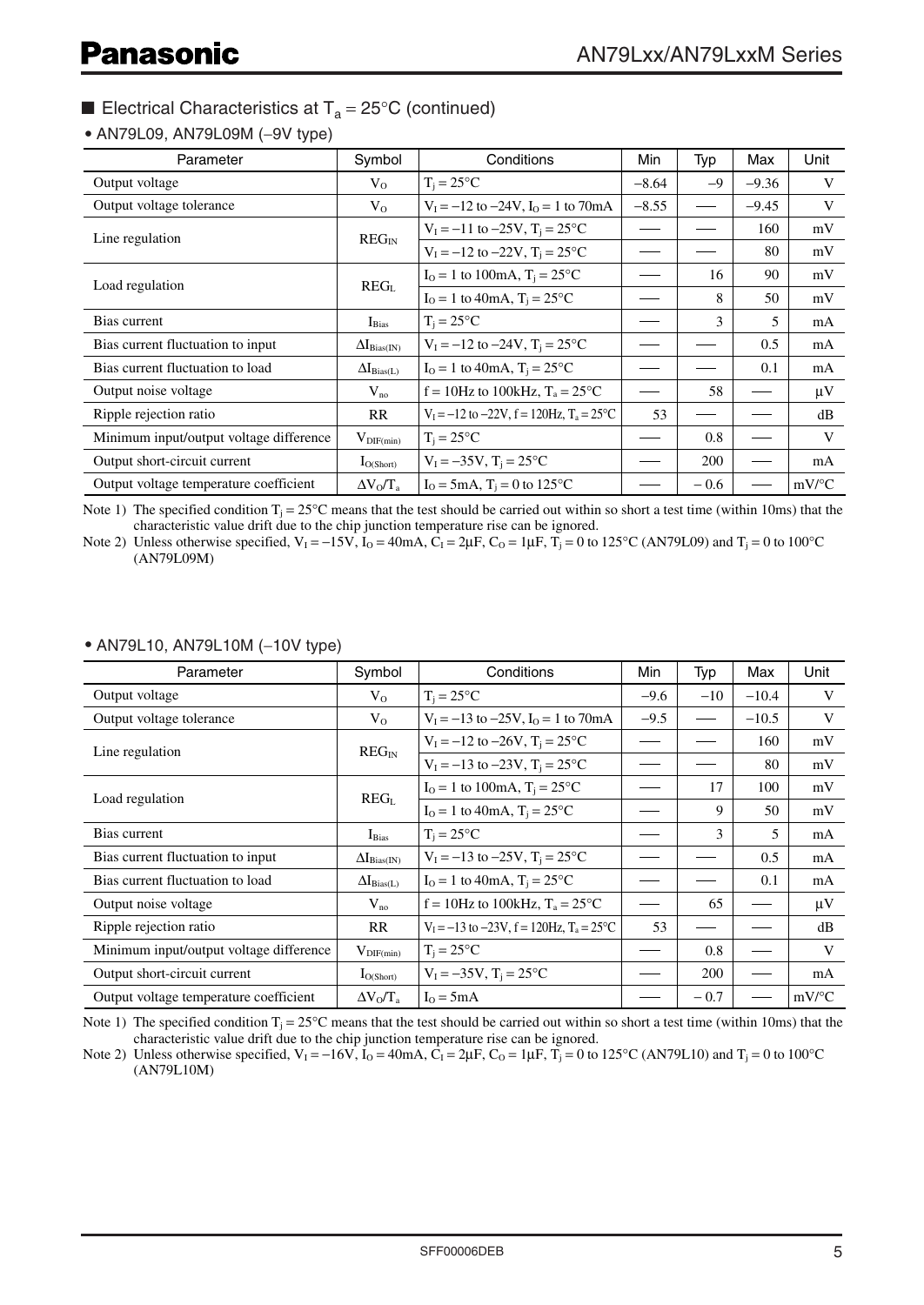#### • AN79L12, AN79L12M (−12V type)

| Parameter                               | Symbol                | Conditions                                                      | Min     | Typ    | Max     | Unit                |
|-----------------------------------------|-----------------------|-----------------------------------------------------------------|---------|--------|---------|---------------------|
| Output voltage                          | $V_{O}$               | $T_i = 25^{\circ}C$                                             | $-11.5$ | $-12$  | $-12.5$ | V                   |
| Output voltage tolerance                | $V_{O}$               | $V_1 = -15$ to $-27V$ , $I_0 = 1$ to $70mA$                     | $-11.4$ |        | $-12.6$ | V                   |
|                                         | $REG_{IN}$            | $V_1 = -14.5$ to $-30V$ , $T_i = 25^{\circ}C$                   |         |        | 200     | mV                  |
| Line regulation                         |                       | $V_1 = -15$ to $-25V$ , $T_i = 25^{\circ}C$                     |         |        | 100     | mV                  |
|                                         | REG <sub>L</sub>      | $I_0 = 1$ to 100mA, $T_i = 25$ °C                               |         | 20     | 100     | mV                  |
| Load regulation                         |                       | $I_0 = 1$ to 40mA, $T_i = 25$ °C                                |         | 10     | 50      | mV                  |
| Bias current                            | $I_{Bias}$            | $T_i = 25^{\circ}C$                                             |         | 3      | 5       | mA                  |
| Bias current fluctuation to input       | $\Delta I_{Bias(IN)}$ | $V_1 = -15$ to $-27V$ , $T_i = 25^{\circ}C$                     |         |        | 0.5     | mA                  |
| Bias current fluctuation to load        | $\Delta I_{Bias(L)}$  | $I_0 = 1$ to 40mA, $T_i = 25^{\circ}C$                          |         |        | 0.1     | mA                  |
| Output noise voltage                    | $V_{no}$              | $f = 10$ Hz to 100kHz, $T_a = 25$ °C                            |         | 75     |         | $\mu$ V             |
| Ripple rejection ratio                  | <b>RR</b>             | $V_1 = -15$ to $-25V$ , $f = 120$ Hz, $T_a = 25$ <sup>o</sup> C | 52      |        |         | dB                  |
| Minimum input/output voltage difference | $V_{\text{DIF}(min)}$ | $T_i = 25^{\circ}C$                                             |         | 0.8    |         | V                   |
| Output short-circuit current            | $I_{O(Short)}$        | $V_1 = -35V$ , $T_i = 25^{\circ}C$                              |         | 200    |         | mA                  |
| Output voltage temperature coefficient  | $\Delta V_0/T_a$      | $I_0 = 5mA$                                                     |         | $-0.8$ |         | $mV$ <sup>o</sup> C |

Note 1) The specified condition  $T_i = 25^{\circ}\text{C}$  means that the test should be carried out within so short a test time (within 10ms) that the characteristic value drift due to the chip junction temperature rise can be ignored.

Note 2) Unless otherwise specified,  $V_1 = -19V$ ,  $I_0 = 40mA$ ,  $C_1 = 2\mu$ F,  $C_0 = 1\mu$ F,  $T_1 = 0$  to 125°C (AN79L12) and  $T_1 = 0$  to 100°C (AN79L12M)

| Parameter                               | Symbol                | Conditions                                                      | Min      | Typ           | Max      | Unit                |
|-----------------------------------------|-----------------------|-----------------------------------------------------------------|----------|---------------|----------|---------------------|
| Output voltage                          | $V_{\Omega}$          | $T_i = 25^{\circ}C$                                             | $-14.4$  | $-15$         | $-15.6$  | V                   |
| Output voltage tolerance                | $V_{0}$               | $V_1 = -18$ to $-28V$ , $I_0 = 1$ to $70mA$                     | $-14.25$ |               | $-15.75$ | V                   |
| Line regulation                         | $REG_{IN}$            | $V_1 = -17.5$ to $-33V$ , $T_1 = 25^{\circ}C$                   |          |               | 200      | mV                  |
|                                         |                       | $V_1 = -18$ to $-28V$ , $T_i = 25^{\circ}C$                     |          |               | 100      | mV                  |
|                                         |                       | $I_0 = 1$ to 100mA, $T_i = 25$ °C                               |          | 25            | 130      | mV                  |
| Load regulation                         | REG <sub>L</sub>      | $I_0 = 1$ to 40mA, $T_i = 25$ °C                                |          | 12            | 60       | mV                  |
| Bias current                            | $I_{Bias}$            | $T_i = 25^{\circ}C$                                             |          | $\mathcal{F}$ | 5        | mA                  |
| Bias current fluctuation to input       | $\Delta I_{Bias(IN)}$ | $V_1 = -18$ to $-30V$ , $T_1 = 25^{\circ}C$                     |          |               | 0.5      | mA                  |
| Bias current fluctuation to load        | $\Delta I_{Bias(L)}$  | $I_0 = 1$ to 40mA, $T_i = 25$ °C                                |          |               | 0.1      | mA                  |
| Output noise voltage                    | $V_{no}$              | $f = 10$ Hz to 100kHz, $T_a = 25$ °C                            |          | 90            |          | μV                  |
| Ripple rejection ratio                  | <b>RR</b>             | $V_1 = -18$ to $-28V$ , $f = 120$ Hz, $T_a = 25$ <sup>o</sup> C | 51       |               |          | dB                  |
| Minimum input/output voltage difference | $V_{\text{DIF}(min)}$ | $T_i = 25^{\circ}C$                                             |          | 0.8           |          | V                   |
| Output short-circuit current            | $I_{O(Short)}$        | $V_1 = -35V$ , $T_i = 25^{\circ}C$                              |          | 200           |          | mA                  |
| Output voltage temperature coefficient  | $\Delta V_0/T_a$      | $I_0 = 5mA$                                                     |          | $-0.9$        |          | $mV$ <sup>o</sup> C |

#### • AN79L15, AN79L15M (−15V type)

Note 1) The specified condition  $T_j = 25^\circ \text{C}$  means that the test should be carried out within so short a test time (within 10ms) that the characteristic value drift due to the chip junction temperature rise can be ignored.

Note 2) Unless otherwise specified,  $V_1 = -23V$ ,  $\dot{I}_0 = 40$  mA,  $\dot{C}_1 = 2\mu$ F,  $C_0 = 1\mu$ F,  $\dot{T}_1 = 0$  to 125°C (AN79L15) and  $T_1 = 0$  to 100°C (AN79L15M)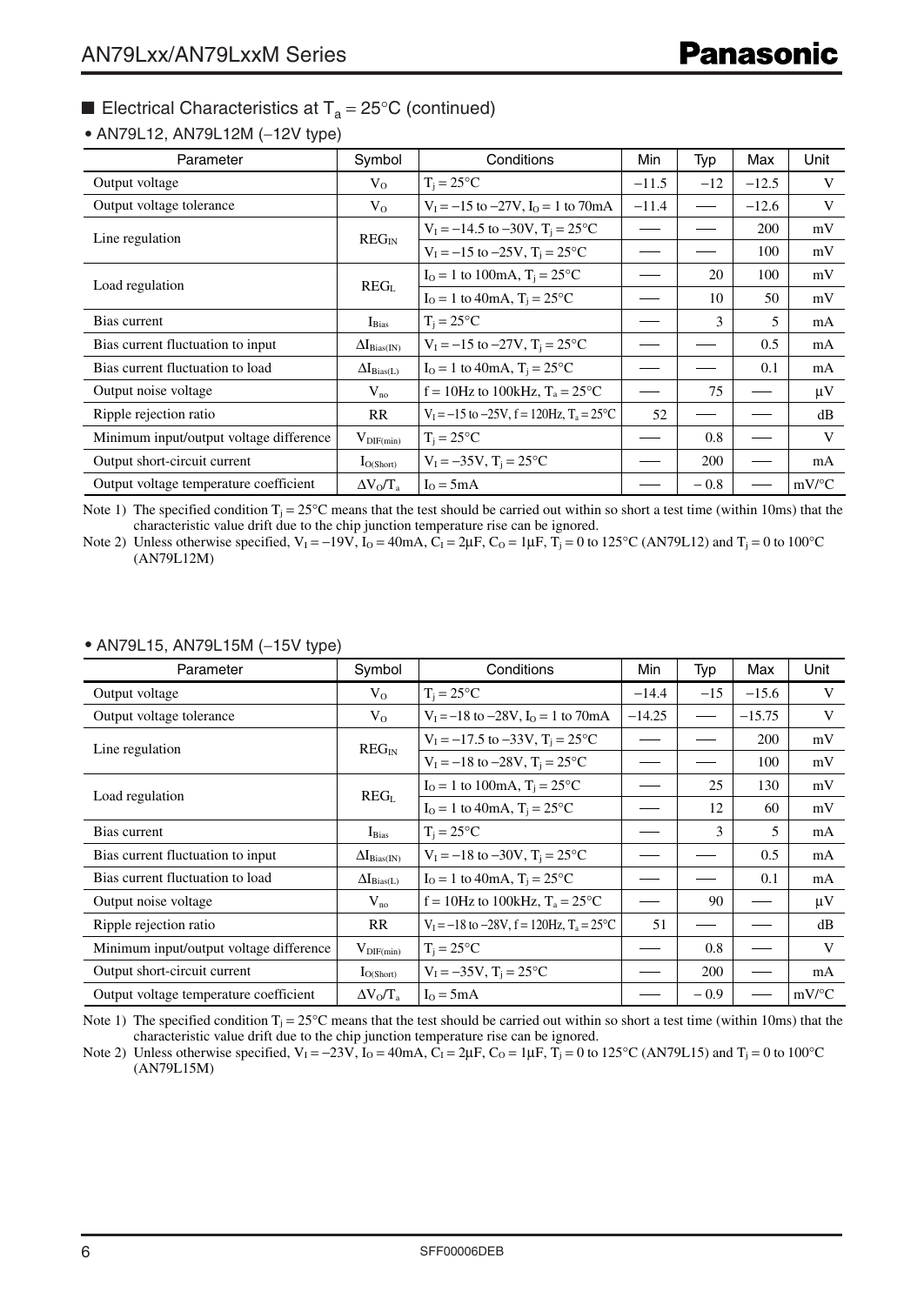#### • AN79L18 (−18V type)

| Parameter                               | Symbol                | Conditions                                                      | Min     | Typ   | Max        | Unit                |
|-----------------------------------------|-----------------------|-----------------------------------------------------------------|---------|-------|------------|---------------------|
| Output voltage                          | $V_0$                 | $T_i = 25$ °C                                                   | $-17.3$ | $-18$ | $-18.7$    | V                   |
| Output voltage tolerance                | $V_0$                 | $V_1 = -21$ to $-33V$ , $I_0 = 1$ to 70mA                       | $-17.1$ |       | $-18.9$    | V                   |
| Line regulation                         | $REG_{IN}$            | $V_1 = -21$ to $-33V$ , $T_i = 25^{\circ}C$                     |         |       | <b>200</b> | mV                  |
|                                         |                       | $V_1 = -21$ to $-32V$ , $T_1 = 25^{\circ}C$                     |         |       | 100        | mV                  |
| Load regulation                         |                       | $I_0 = 1$ to 100mA, $T_i = 25$ °C                               |         | 30    | 160        | mV                  |
|                                         | REG <sub>L</sub>      | $I_0 = 1$ to 40mA, $T_i = 25$ °C                                |         | 15    | 80         | mV                  |
| Bias current                            | $I_{Bias}$            | $T_i = 25$ °C                                                   |         | 3     | 5          | mA                  |
| Bias current fluctuation to input       | $\Delta I_{Bias(IN)}$ | $V_1 = -21$ to $-33V$ , $T_i = 25^{\circ}C$                     |         |       | 0.5        | mA                  |
| Bias current fluctuation to load        | $\Delta I_{Bias(L)}$  | $I_0 = 1$ to 40mA, $T_i = 25$ °C                                |         |       | 0.1        | mA                  |
| Output noise voltage                    | $V_{no}$              | $f = 10$ Hz to 100kHz, $T_a = 25$ °C                            |         | 110   |            | μV                  |
| Ripple rejection ratio                  | RR                    | $V_1 = -22$ to $-32V$ , $f = 120$ Hz, $T_a = 25$ <sup>o</sup> C | 50      |       |            | dB                  |
| Minimum input/output voltage difference | $V_{\text{DIF}(min)}$ | $T_i = 25^{\circ}C$                                             |         | 0.8   |            | V                   |
| Output short-circuit current            | $I_{O(Short)}$        | $V_1 = -35V$ , $T_i = 25^{\circ}C$                              |         | 200   |            | mA                  |
| Output voltage temperature coefficient  | $\Delta V_0/T_a$      | $I_0 = 5mA$                                                     |         | $-1$  |            | $mV$ <sup>o</sup> C |

Note 1) The specified condition  $T_i = 25^\circ \text{C}$  means that the test should be carried out within so short a test time (within 10ms) that the characteristic value drift due to the chip junction temperature rise can be ignored.

Note 2) Unless otherwise specified,  $V_1 = -27V$ ,  $I_0 = 40mA$ ,  $C_1 = 2\mu$ F,  $C_0 = 1\mu$ F,  $T_1 = 0$  to 125°C

#### • AN79L20 (−20V type)

| Parameter                               | Symbol                       | Conditions                                                      | Min     | Typ   | Max     | Unit                |
|-----------------------------------------|------------------------------|-----------------------------------------------------------------|---------|-------|---------|---------------------|
| Output voltage                          | $V_{O}$                      | $T_i = 25$ °C                                                   | $-19.2$ | $-20$ | $-20.8$ | V                   |
| Output voltage tolerance                | $V_{O}$                      | $V_1 = -23$ to $-35V$ , $I_0 = 1$ to 70mA                       | $-19$   |       | $-21$   | V                   |
| Line regulation                         | REG <sub>IN</sub>            | $V_1 = -23$ to $-35V$ , $T_i = 25^{\circ}C$                     |         |       | 200     | mV                  |
|                                         |                              | $V_1 = -24$ to $-34V$ , $T_i = 25^{\circ}C$                     |         |       | 100     | mV                  |
| Load regulation                         | REG <sub>L</sub>             | $I_0 = 1$ to 100mA, $T_i = 25$ °C                               |         | 35    | 180     | mV                  |
|                                         |                              | $I_0 = 1$ to 40mA, $T_i = 25$ °C                                |         | 17    | 90      | mV                  |
| Bias current                            | $I_{Bias}$                   | $T_i = 25$ °C                                                   |         | 3     | 5       | mA                  |
| Bias current fluctuation to input       | $\Delta I_{\text{Bias(IN)}}$ | $V_1 = -23$ to $-35V$ , $T_i = 25^{\circ}C$                     |         |       | 0.5     | mA                  |
| Bias current fluctuation to load        | $\Delta I_{Bias(L)}$         | $I_0 = 1$ to 40mA, $T_i = 25$ °C                                |         |       | 0.1     | mA                  |
| Output noise voltage                    | $V_{no}$                     | $f = 10$ Hz to 100kHz, $T_a = 25$ °C                            |         | 135   |         | μV                  |
| Ripple rejection ratio                  | RR                           | $V_1 = -24$ to $-34V$ , $f = 120$ Hz, $T_a = 25$ <sup>o</sup> C | 49      |       |         | dB                  |
| Minimum input/output voltage difference | $V_{\text{DIF}(min)}$        | $T_i = 25$ °C                                                   |         | 0.8   |         | V                   |
| Output short-circuit current            | $I_{O(Short)}$               | $V_1 = -35V$ , $T_i = 25^{\circ}C$                              |         | 200   |         | mA                  |
| Output voltage temperature coefficient  | $\Delta V_0/T_a$             | $I_0 = 5mA$                                                     |         | $-1$  |         | $mV$ <sup>o</sup> C |

Note 1) The specified condition  $T_i = 25^\circ \text{C}$  means that the test should be carried out within so short a test time (within 10ms) that the characteristic value drift due to the chip junction temperature rise can be ignored.

Note 2) Unless otherwise specified,  $V_1 = -29V$ ,  $I_0 = 40 \text{mA}$ ,  $C_1 = 2 \mu \text{F}$ ,  $C_0 = 1 \mu \text{F}$ ,  $T_1 = 0$  to 125°C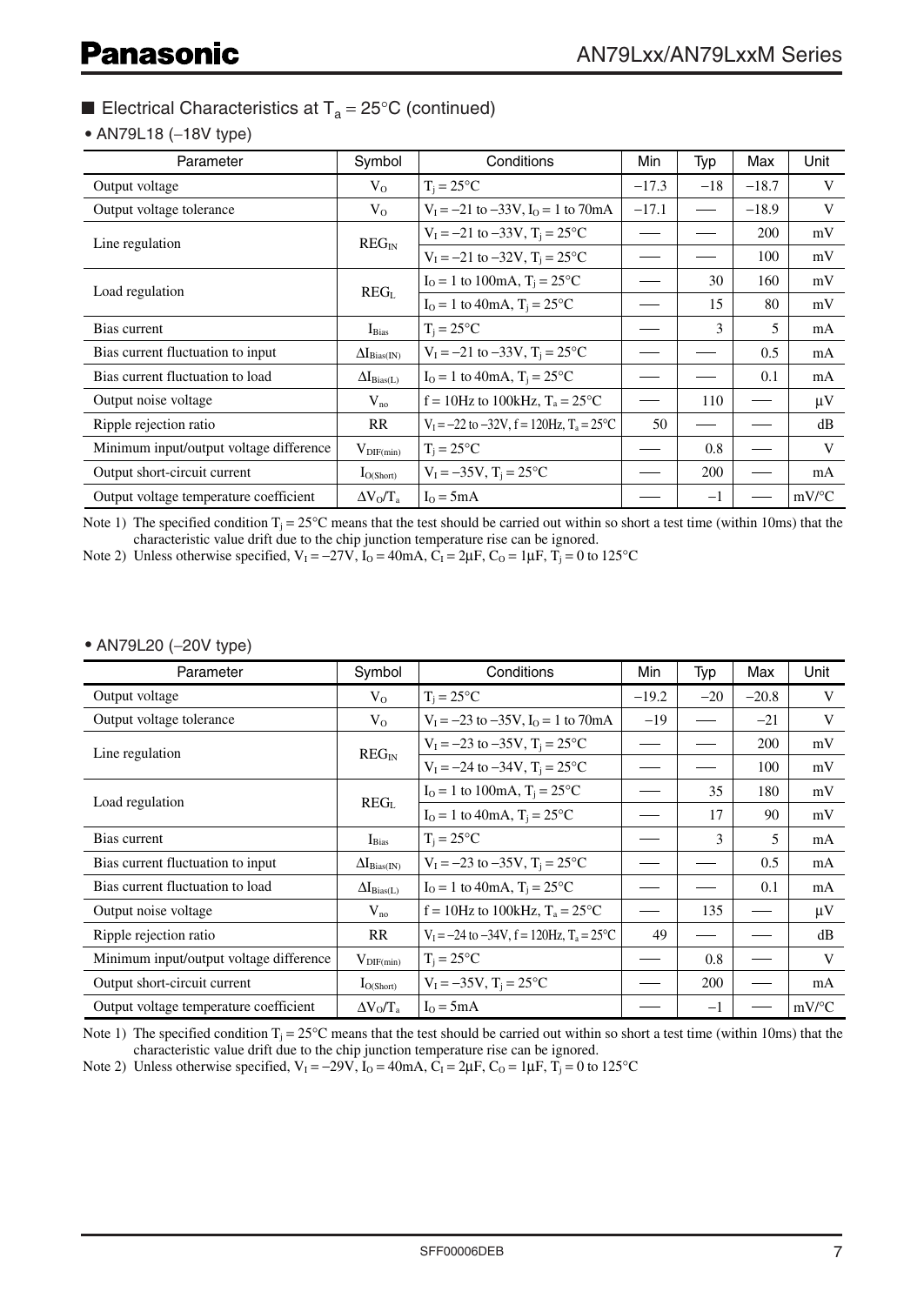#### • AN79L24 (−24V type)

| Parameter                               | Symbol                       | Conditions                                                      | Min     | Typ   | Max     | Unit                |
|-----------------------------------------|------------------------------|-----------------------------------------------------------------|---------|-------|---------|---------------------|
| Output voltage                          | $V_0$                        | $T_i = 25$ °C                                                   | $-23$   | $-24$ | $-25$   | V                   |
| Output voltage tolerance                | $V_0$                        | $V_I = -27$ to $-38V$ , $I_O = 1$ to $70mA$                     | $-22.8$ |       | $-25.2$ | V                   |
| Line regulation                         | $REG_{IN}$                   | $V_1 = -27$ to $-38V$ , $T_i = 25^{\circ}C$                     |         |       | 200     | mV                  |
|                                         |                              | $V_1 = -27$ to $-37V$ , $T_i = 25$ °C                           |         |       | 100     | mV                  |
|                                         | REG <sub>L</sub>             | $I_0 = 1$ to 100mA, $T_i = 25$ °C                               |         | 40    | 200     | mV                  |
| Load regulation                         |                              | $I_0 = 1$ to 40mA, $T_i = 25$ °C                                |         | 20    | 100     | mV                  |
| Bias current                            | $I_{Bias}$                   | $T_i = 25$ °C                                                   |         | 3     | 5       | mA                  |
| Bias current fluctuation to input       | $\Delta I_{\text{Bias(IN)}}$ | $V_1 = -27$ to $-38V$ , $T_i = 25^{\circ}C$                     |         |       | 0.5     | mA                  |
| Bias current fluctuation to load        | $\Delta I_{Bias(L)}$         | $I_0 = 1$ to 40mA, $T_i = 25$ °C                                |         |       | 0.1     | mA                  |
| Output noise voltage                    | $V_{no}$                     | $f = 10$ Hz to 100kHz, $T_a = 25$ °C                            |         | 170   |         | $\mu$ V             |
| Ripple rejection ratio                  | RR                           | $V_1 = -28$ to $-38V$ , $f = 120$ Hz, $T_a = 25$ <sup>o</sup> C | 49      |       |         | dB                  |
| Minimum input/output voltage difference | $V_{\text{DIF}(min)}$        | $T_i = 25^{\circ}C$                                             |         | 0.8   |         | V                   |
| Output short-circuit current            | $I_{O(Short)}$               | $V_I = -35V$ , $T_i = 25^{\circ}C$                              |         | 200   |         | mA                  |
| Output voltage temperature coefficient  | $\Delta V_0/T_a$             | $I_0 = 5mA$                                                     |         | $-1$  |         | $mV$ <sup>o</sup> C |

Note 1) The specified condition  $T_i = 25^\circ \text{C}$  means that the test should be carried out within so short a test time (within 10ms) that the characteristic value drift due to the chip junction temperature rise can be ignored.

Note 2) Unless otherwise specified,  $V_1 = -33V$ ,  $I_0 = 40mA$ ,  $C_1 = 2\mu$ F,  $C_0 = 1\mu$ F,  $T_1 = 0$  to 125°C

#### ■ Main Characteristics

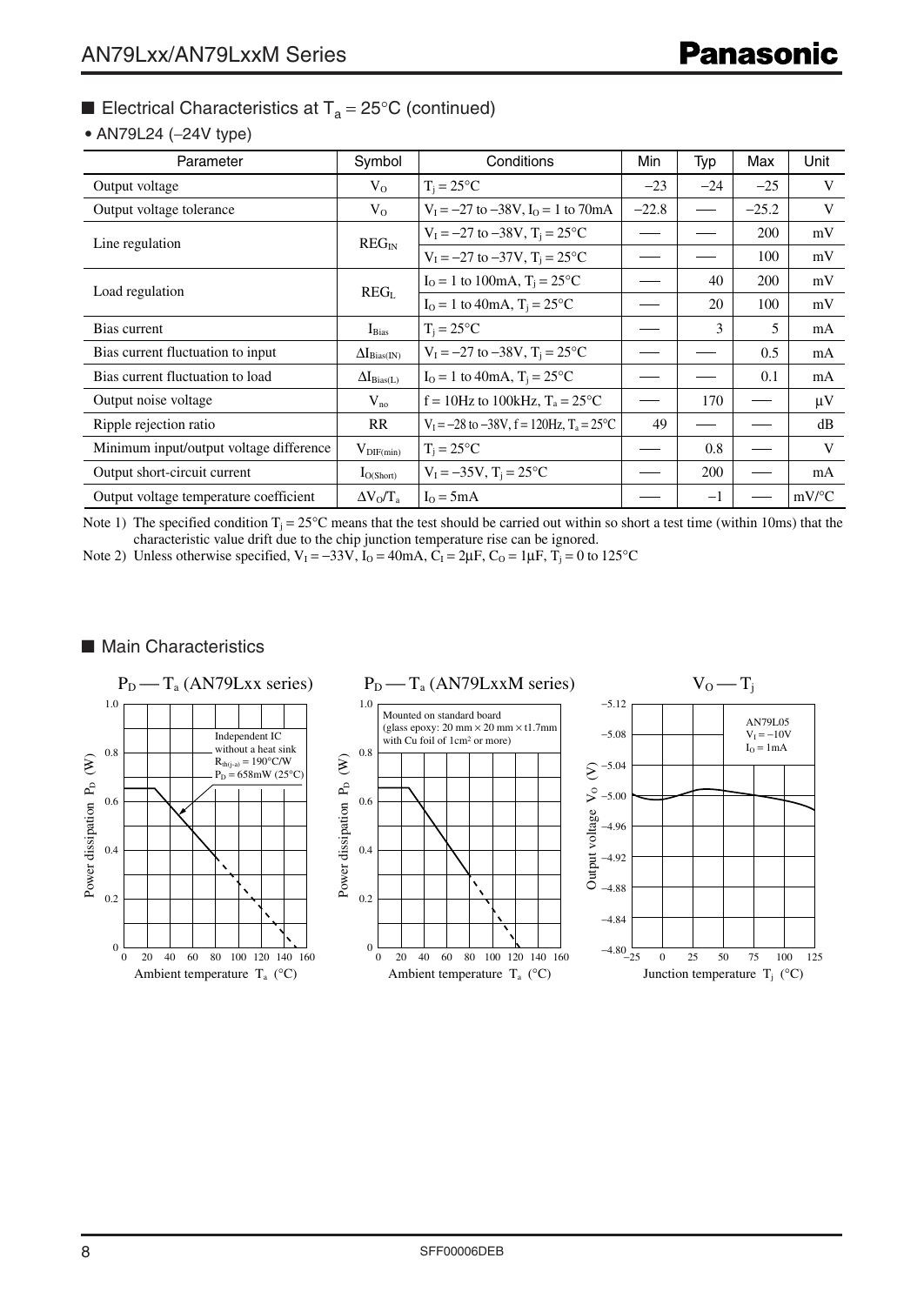# ■ Main Characteristics (continued)



■ Basic Regulator Circuit

Frequency f (Hz)

1k 10k 100k

 $\begin{array}{c} 0 \\ 10 \end{array}$  100



Connect  $C_I$  of  $2\mu F$  when the input line is long.  $C<sub>O</sub>$  improves the transient response. 1 $\mu$ F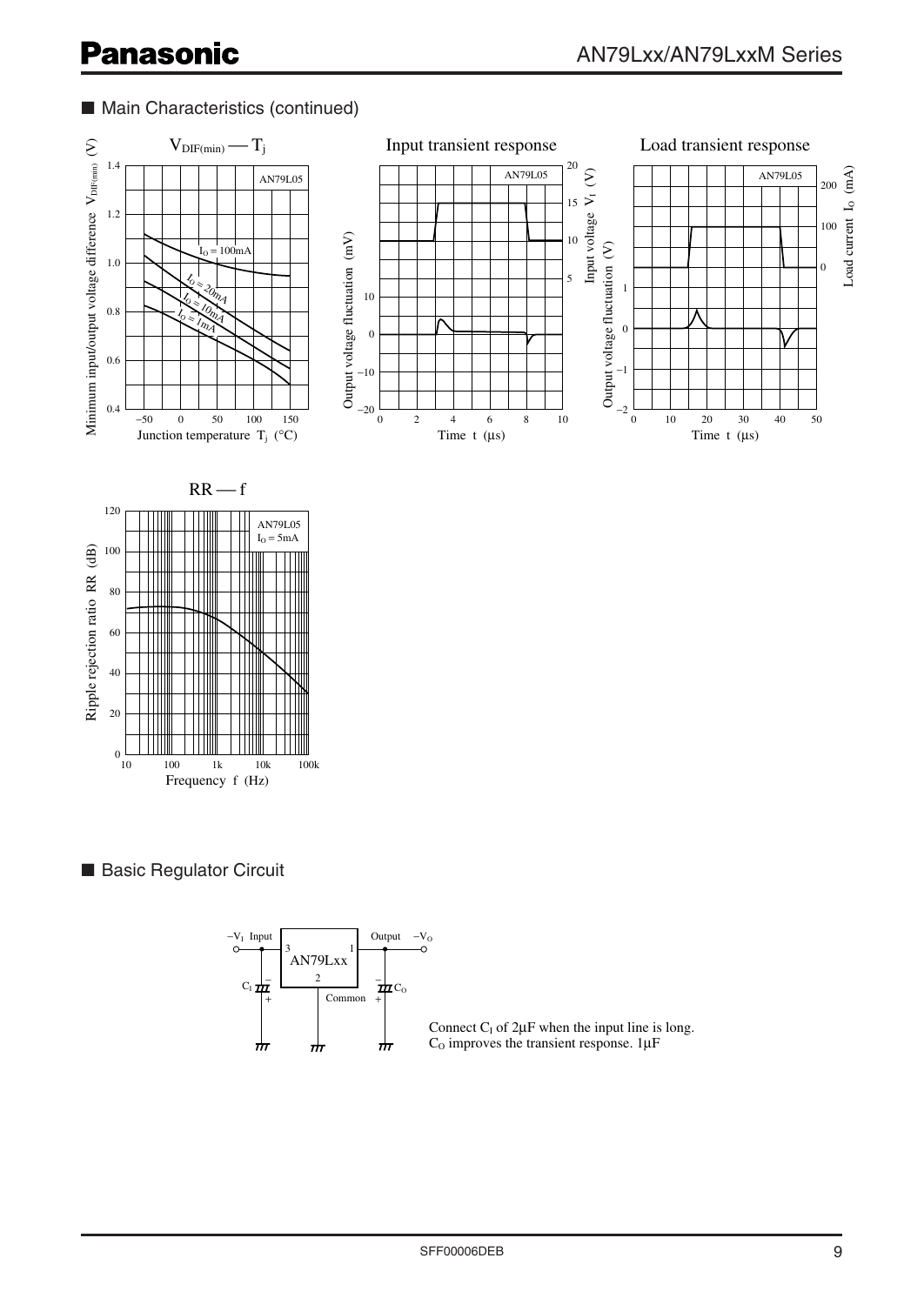### ■ Usage Notes

1. Cautions for a basic circuit



- $C<sub>I</sub>$ : When a wiring from a smoothing circuit to a three-pin regulator is long, it is likely to oscillate at output. A capacitor of 0.1µF to 0.47µF should be connected near an input pin.
- $C<sub>O</sub>$ : Deadly needed to prevent from oscillation (0.33 $\mu$ F to 1.0 $\mu$ F). It is recommended to use a capacitor of a small internal impedance (ex. tantalum capacitor) when using it under a low temperature.

When any sudden change of load current is likely to occur, connect an electrolytic capacitor of 10µF to 100µF to improve a transitional response of output voltage.

D<sub>i</sub>: Normally unnecessary. But add it in the case that there is a residual voltage at the output capacitor Co even after switching off the supply power because a current is likely to flow into an output pin of the IC and damage the IC.

#### 2. Other caution items

1) Short-circuit between the input pin and GND pin

If the input pin is short-circuitted to GND or is cut off when a large capacitance capacitor has been connected to the IC's load, a voltage of a capacitor connected to an output pin is applied between input/output of the IC and this likely results in damage of the IC. It is necessary, therefore, to connect a diode, as shown in figure 2, to counter the reverse bias between input/output pins.



2) Floating of GND pin

If a GND pin is made floating in an operating mode, an unstabilized input voltage is outputted. In this case, a thermal protection circuit inside the IC does not normally operate. In this state, if the load is short-circuited or overloaded, it is likely to damage the IC.

### ■ Application Circuit Example



Note)  $V<sub>O</sub>$  varies due to sample to sample variation of  $I<sub>Bias</sub>$ . Never fail to adjust individually with  $R_1$ .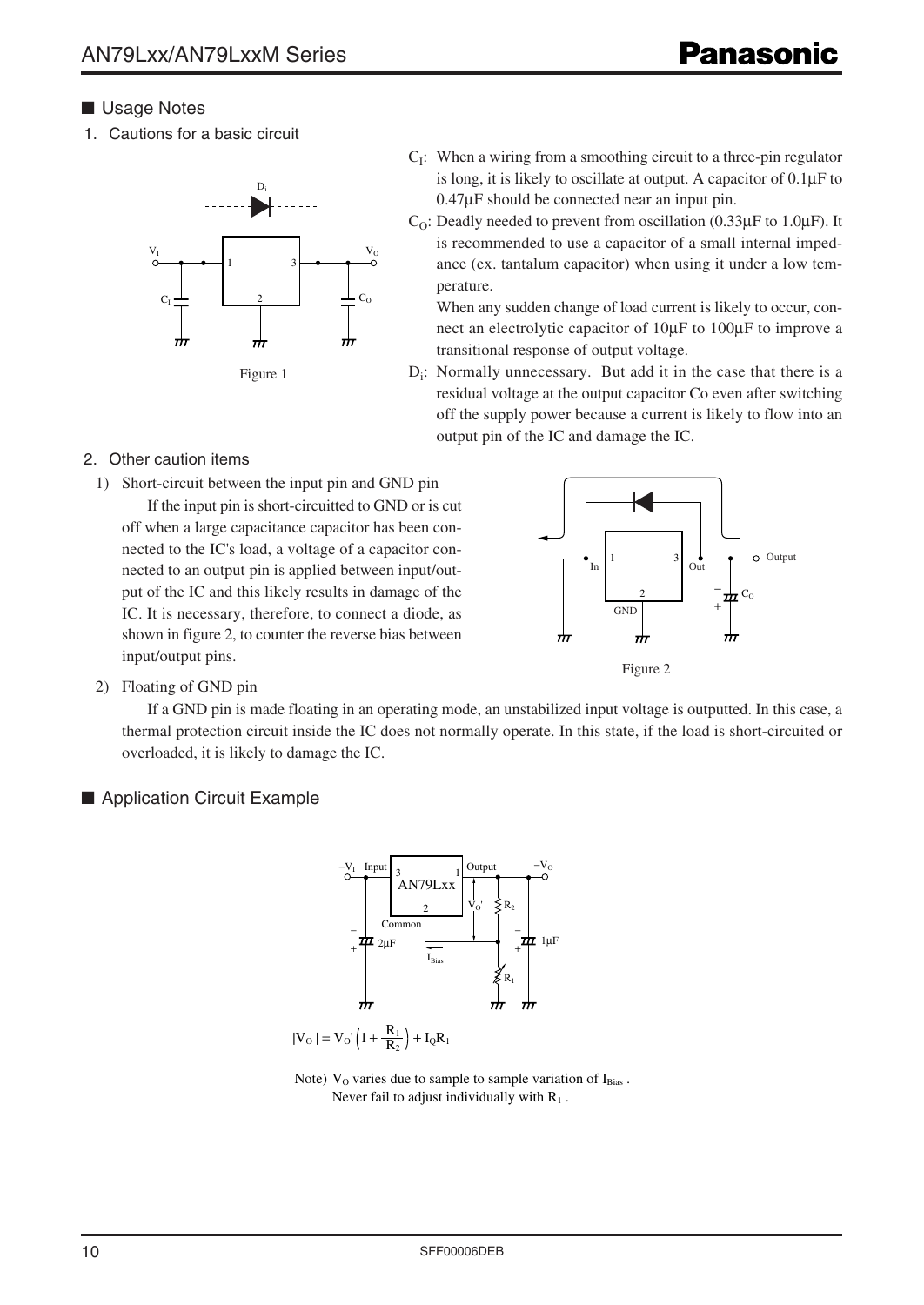- New Package Dimensions (Unit: mm)
- SSIP003-P-0000S (Lead-free package)